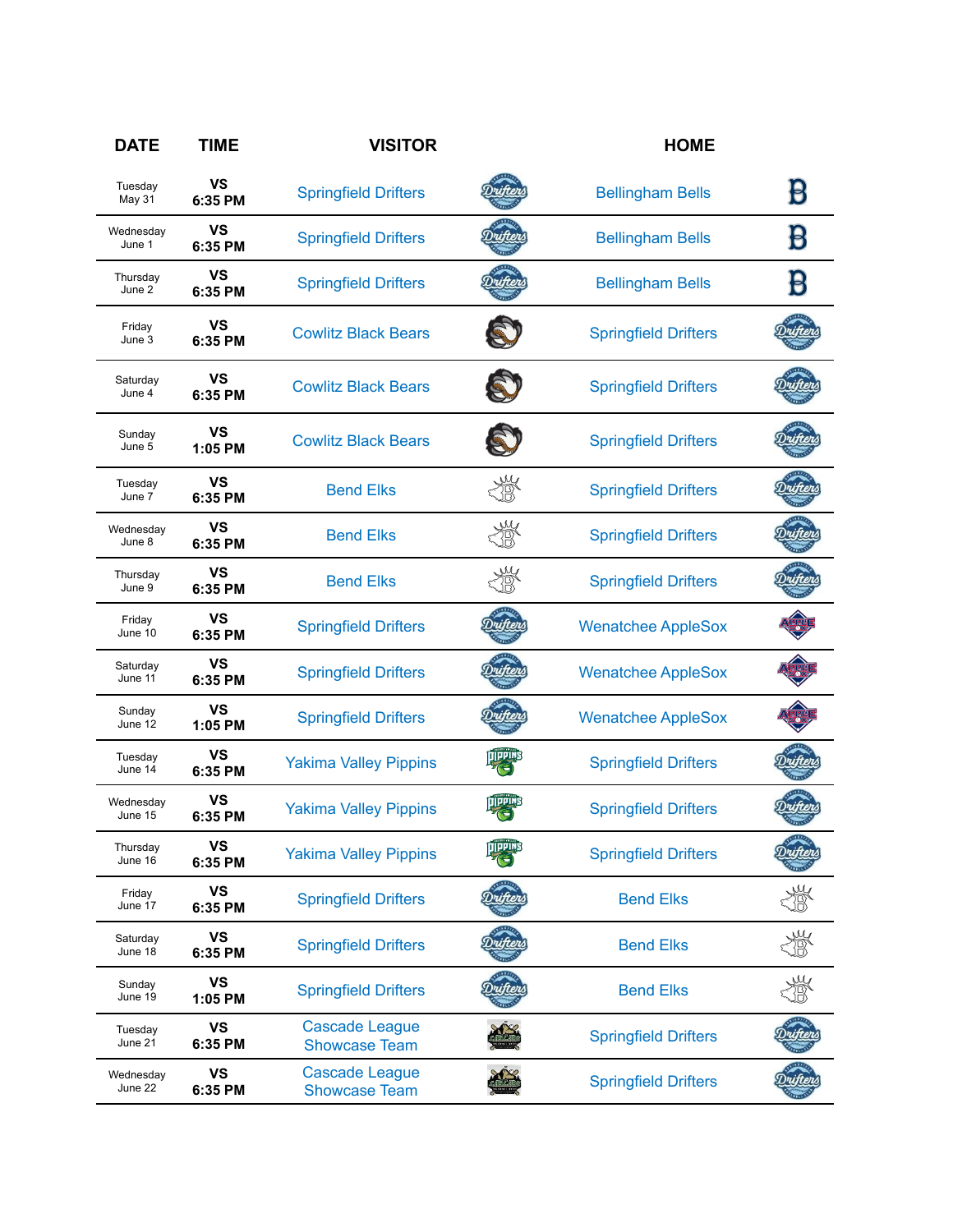| Thursday<br>June 23  | VS<br>6:35 PM        | <b>Medford Rogues</b>       |     | <b>Springfield Drifters</b>  |                |
|----------------------|----------------------|-----------------------------|-----|------------------------------|----------------|
| Friday<br>June 24    | <b>VS</b><br>6:35 PM | <b>Walla Walla Sweets</b>   |     | <b>Springfield Drifters</b>  |                |
| Saturday<br>June 25  | <b>VS</b><br>6:35 PM | <b>Walla Walla Sweets</b>   |     | <b>Springfield Drifters</b>  |                |
| Sunday<br>June 26    | VS<br>$1:05$ PM      | <b>Walla Walla Sweets</b>   |     | <b>Springfield Drifters</b>  |                |
| Tuesday<br>June 28   | VS<br>6:35 PM        | <b>Corvallis Knights</b>    | nun | <b>Springfield Drifters</b>  |                |
| Wednesday<br>June 29 | VS<br>6:35 PM        | <b>Springfield Drifters</b> |     | <b>Corvallis Knights</b>     | ANLULL         |
| Thursday<br>June 30  | VS<br>6:35 PM        | <b>Corvallis Knights</b>    |     | <b>Springfield Drifters</b>  |                |
| Friday<br>July 1     | VS<br>7:05 PM        | <b>Springfield Drifters</b> |     | <b>Yakima Valley Pippins</b> |                |
| Saturday<br>July 2   | VS<br>7:05 PM        | <b>Springfield Drifters</b> |     | <b>Yakima Valley Pippins</b> | <b>OIPPINS</b> |
| Sunday<br>July 3     | VS<br>6:05 PM        | <b>Springfield Drifters</b> |     | <b>Yakima Valley Pippins</b> |                |
| Monday<br>July 4     | <b>VS</b><br>6:35 PM | <b>Victoria HarbourCats</b> |     | <b>Springfield Drifters</b>  |                |
| Tuesday<br>July 5    | VS<br>6:35 PM        | <b>Victoria HarbourCats</b> |     | <b>Springfield Drifters</b>  |                |
| Wednesday<br>July 6  | <b>VS</b><br>6:35 PM | <b>Victoria HarbourCats</b> |     | <b>Springfield Drifters</b>  |                |
| Friday<br>July 8     | VS<br>6:35 PM        | <b>Springfield Drifters</b> |     | <b>Cowlitz Black Bears</b>   |                |
| Saturday<br>July 9   | VS<br>6:35 PM        | <b>Springfield Drifters</b> |     | <b>Cowlitz Black Bears</b>   |                |
| Sunday<br>July 10    | <b>VS</b><br>1:05 PM | <b>Springfield Drifters</b> |     | <b>Cowlitz Black Bears</b>   |                |
| Tuesday<br>July 12   | <b>VS</b><br>6:35 PM | <b>Portland Pickles</b>     |     | <b>Springfield Drifters</b>  |                |
| Wednesday<br>July 13 | <b>VS</b><br>6:35 PM | <b>Portland Pickles</b>     |     | <b>Springfield Drifters</b>  |                |
| Thursday<br>July 14  | <b>VS</b><br>6:35 PM | <b>Portland Pickles</b>     |     | <b>Springfield Drifters</b>  |                |
| Friday<br>July 15    | <b>VS</b><br>6:35 PM | <b>Springfield Drifters</b> |     | <b>Ridgefield Raptors</b>    |                |
| Saturday<br>July 16  | <b>VS</b><br>6:35 PM | <b>Springfield Drifters</b> |     | <b>Ridgefield Raptors</b>    |                |